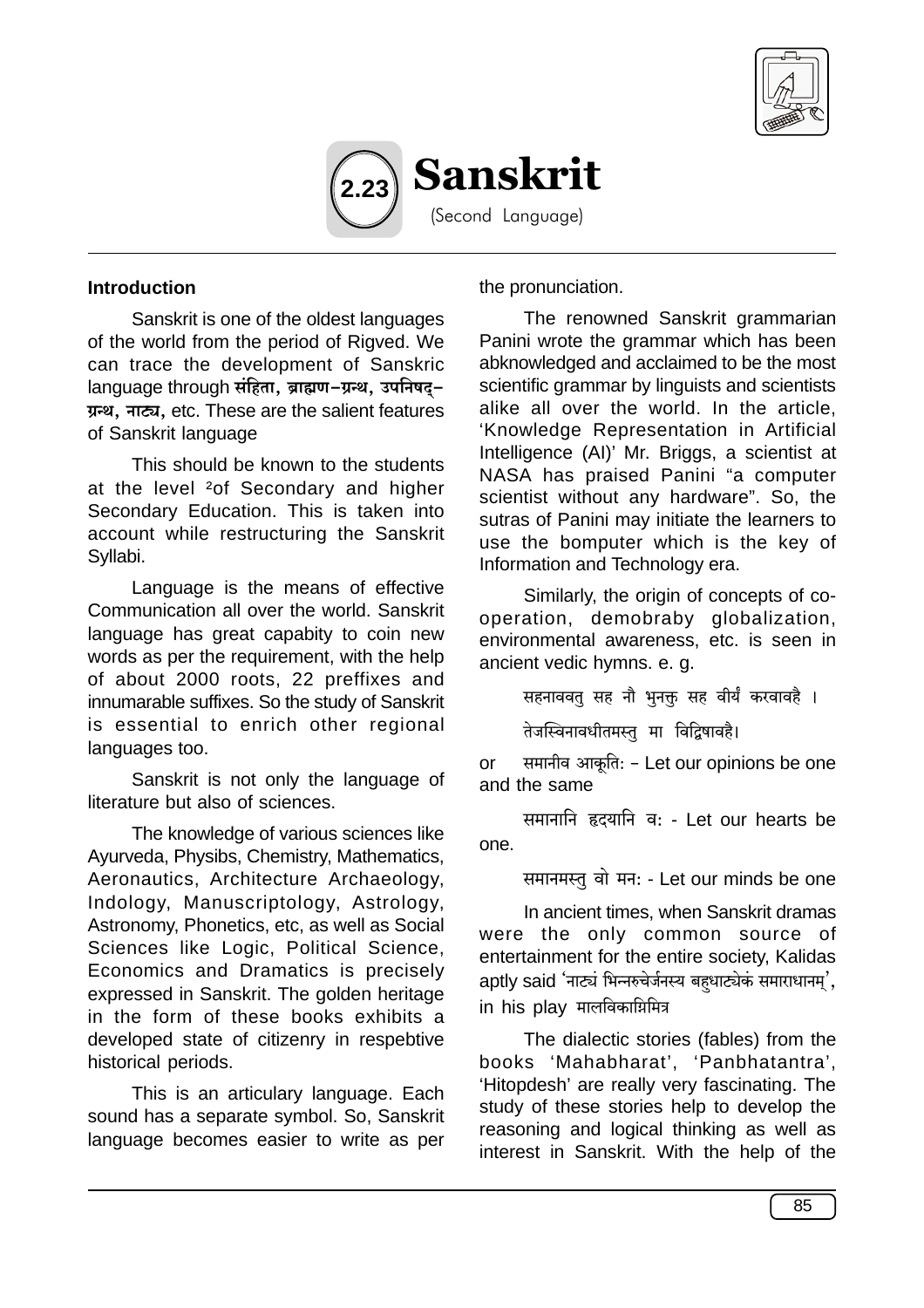

knowledge of these stories, students can opt for good career in the field of animation.

छन्द मात्रा वृत्त are the characteristic features of Sanskrit poetry. The knowledge of meters like अनुष्टभ, आर्या etc. help the students to recite the verses properly. Its rhythm also conveys the sentiments and the expressions.

The noble charabters from ancient scripture like sage Agastya, sage Vasishtha, eminent scholars like Varahamihir, Aryabhatta, the king Bhagiratha etc. would certainly provide an idol to the students.

The syllabi at the Secondary level as well as the graduate and postgraduate levels have been taken into consideration for the sake of proper integration. A serious thought has been given to the New Educational approach of Maharashtra State Board. Modern teaching aids would play an important role in the achievement of these objectives.

The knowledge of Sanskrit promotes the interdisciplinary studies e.g. Bhagvad Gita, the world famous book is the science of 'Personality Development', as well as "Stress management". So, the study of this book is essential in the study of Psychology, Management ect, Kautilya Arthshastra and Political Science, Leelavati and Mathematics.

Moreover, the Study of Sanskrit Literature helps to broaden the outlook of the learners.

# **General Objectives**

### **To enable the students to**

- 1. understand the basic structure of Sanskrit grammar.
- 2. speak simple sentences using proper intonation
- 3. add to their vocabulary and modes of

expressions in their mother tongue with the help of the knowledge of Sanskrit.

- 4. understand simple passages in Sanskrit
- 5. answer the questions in Sanskrit orally.
- 6. read and recite Sanskrit shlokas and stotras fluently
- 7. participate in different cultural programmes in Sanskrit
- 8. translate the Sanskrit passage into their mother tongue
- 9. know the terminology of Indian languages such as Marathi, Hindi also of Maths, Science and Social Science.
- 10. enrich their Sanskrit vocaculary.
- 11. develop skills in reading aloud Sanskrit passages fluently with proper articulation, intonation, pronunciation and understanding.
- 12. acquire skills in writing short compositions, passages and stories
- 13. develop more interest in Sanskrit literature.
- 14. acquaint them with the cultural, spiritual and moral heritage of India.

# **Specific Objectives**

To enable the students to

- 1. take interest in listening Sanskrit songs, hymns and Subhashitas.
- 2. understand programmes on Radio, T.V.
- 3. speak grammatically correct sentences.
- 4. read various types of literature with correct pause.
- 5. use nouns, verbs, adjectives correctly.
- 6. write answer in correct Sanskrit.
- 7. translate unseen passages in Sanskrit into the medium offered.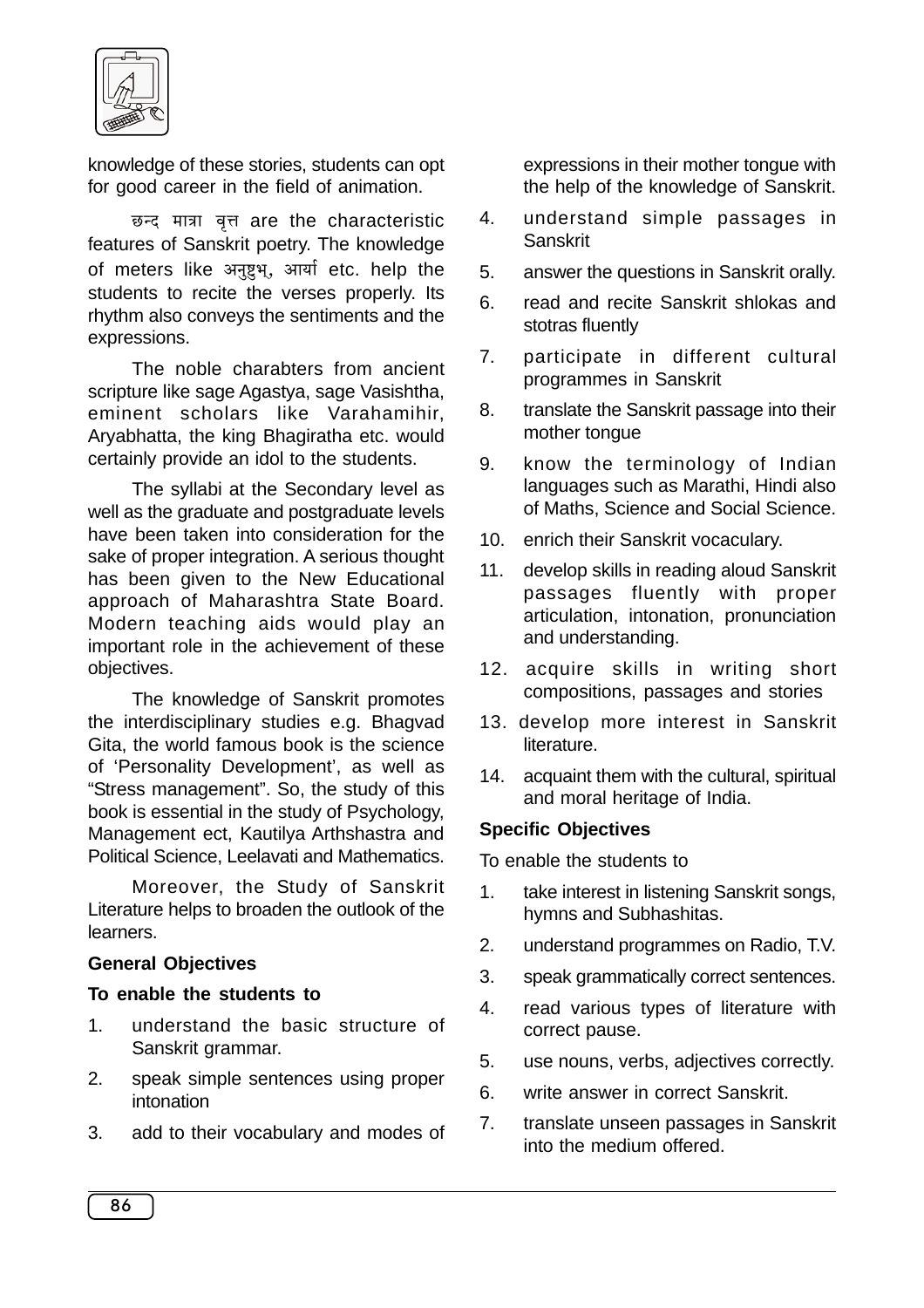

- 8. collect Subhashitas, lyrics on partibular subjects.
- $9<sub>1</sub>$ write correct compounds, sandhis and verb forms



#### $1.$ **Prose**

About 200 lines

One lesson should be in the form of a letter (formal or informal)

### $2<sub>1</sub>$ **Poetry**

About 120 lines, 60 lines for Recitation  $120$ 

One lesson should comprise of following meters

अनुष्टभ, भूजंगप्रयात, आर्या

 $3<sub>l</sub>$ Rapid Reading about 60 lines. (Prose and Poetry)

### **Grammar** 4.

# A) Nouns

भानु, धेनु, वधु, पितृ, मातृ, चन्द्रयस्, पयस्, मरुत्, जगत

# **B) Pronouns**

सर्व, अन्य, भवत्, इद् (All genders)

# C) Roots (A)

The roots belonging to 1, 4, 6, 10 classes of परस्मैपद, आत्मनेपद

या (याति) 2 P. P. अस् (अस्ति) 2 P.P.

क. (करोति, कुरुते) 8 U.P.

Uses of roots with prefixes.

Present Tense, past Tense, Imperative mood- Potential mood.

# D) सन्धि

१) स्वरसन्धि : गुण, वृद्धि, Revision यण्, अयादि

२) विसर्ग सन्धि

Voice- Active, Passive, Impersonal (भावे  $E$ प्रयोग)

### F) Participles.

- $1<sup>1</sup>$ Past Participles (क्त, क्तवत्)
- $2<sub>1</sub>$ Potential passive participles कर्मणि विध्यर्थक धा. सा. विशेषण (य. तव्य. अनीयर)
- $3<sub>1</sub>$ Gerunds त्वान्त, ल्यबन्त (क्त्वा, ल्यप्)
- $\overline{4}$ Infinitive of purpose तन्त (तून)
- उपपदविभक्ति G)
- H) Compounds समास - अव्ययीभाव, दूंद्र, विभक्ति तत्पुरुष
- $\mathbf{D}$ Numbers (1 to 20, 30, 40, 50, 60, 70,80, 90, 100)

### J) **Composition**

- 1. Answer in Sanskrit to the questions based on text or - Arrange the sentences chronologically
- 2. Translation of unseen passages into the medium offered (Prose, Poetry, Drama)
- 3. Translation of Sentences into Sanskrit
	- or Writing a Paragraph of 5 lines in Sanskrit on a given topic

### $\mathbf 1$ **Prose**

About 200 lines

One lesson should be in the form of letter (formal or informal)

### $2<sub>1</sub>$ **Poetry**

About 120 lines, 60 lines for Recitation

One lesson should comprising of following meters

or Gap Story (around 10 gaps) Std. X